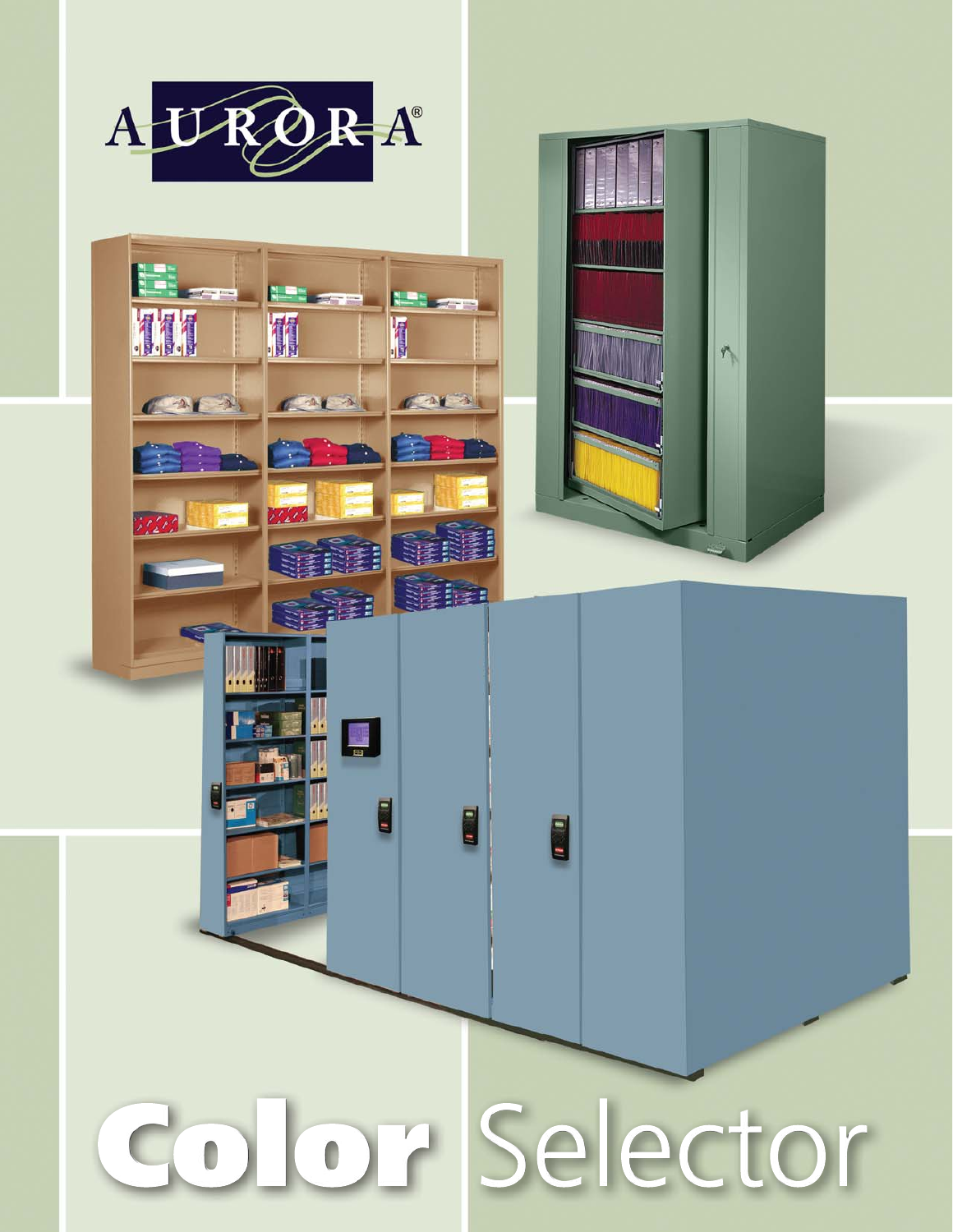

\* Aurora Xpress Color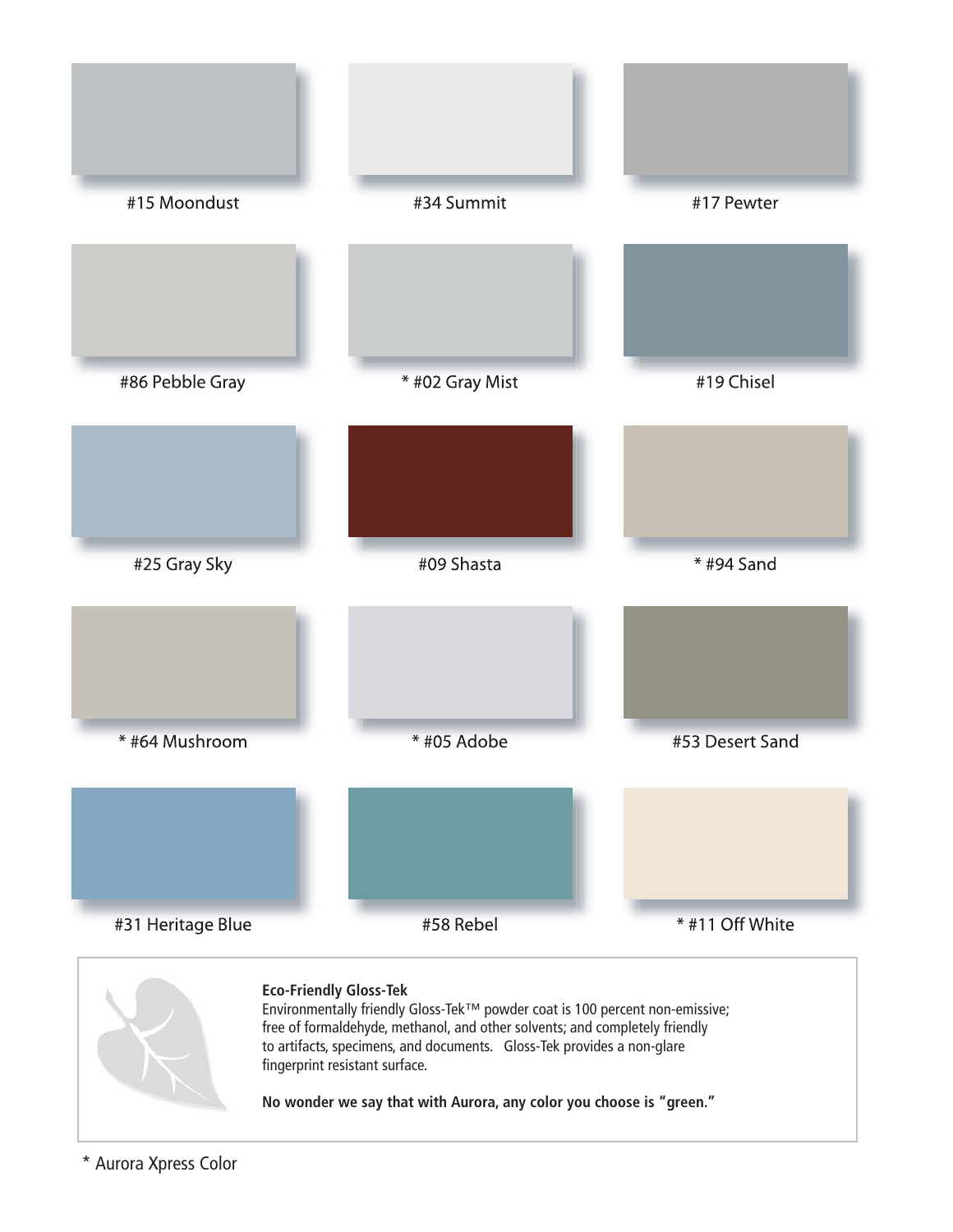

Be careful when matching new product to existing product of the same color. Existing installations can change color if product is closely exposed to fluorescent lighting or intense sunlight. If a perfect color match is required for add-on product, forward a sample of the installed product.

The samples in this color selector are provided as a color guideline. Color, texture, and gloss representation may be different between the various paint batches.

In addition to the color selector, metal color samples are available for specific color matching and sales presentations. Please contact your Aurora representative for metal samples.